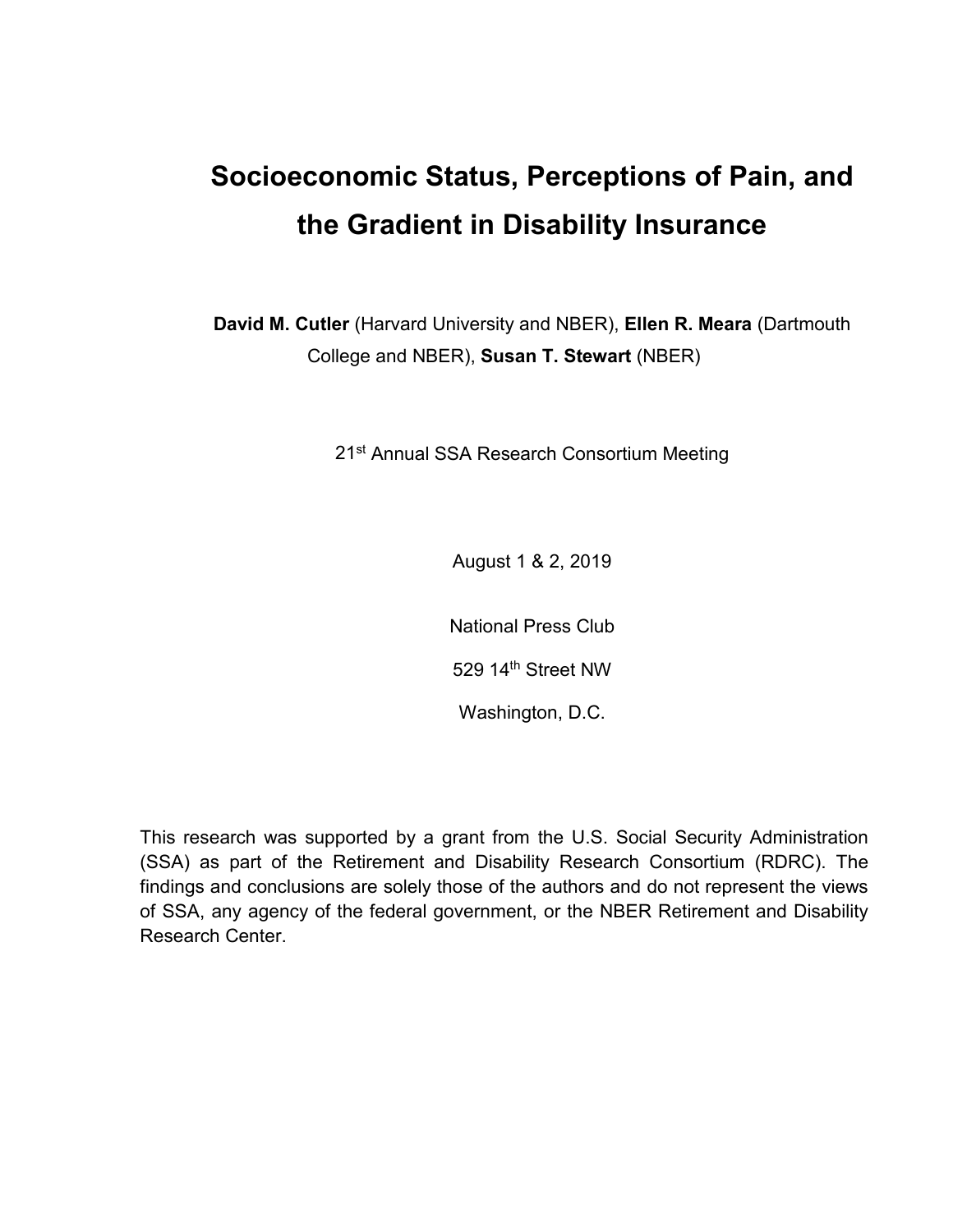There is a pronounced socioeconomic gradient in disability insurance receipt. As figure 1(a) shows, between ages 55 and 64, 18% of people with a high school degree or differences in ability to work.<sup>2</sup> less receive SSDI or SSI, compared to only 4% of people with a college degree. The disparity in social insurance receipt, combined with the strong procyclicality of disability insurance applications<sup>1</sup> has led some researchers to suggest that the education disparity in disability insurance receipt is more a reflection of economic circumstances than true

 socioeconomic groups. For example, those with a high school degree or less are much back, or neck pain; see figure 1b). Since musculoskeletal impairments, which are accompanied by pain, are one of the leading causes of disability insurance receipt, this groups. At the same time, reports of physical and mental pain differ markedly across more likely to report musculoskeletal pain, particularly through ages 40 through 60 (joint, leads one to wonder if there are fundamental differences in health across socioeconomic

 education. We focus on musculoskeletal pain, and in particular knee pain. Knee pain is Our goal in this paper is to understand the differential experience of pain by the most common joint pain, and clinical measures of knee structure can be gleaned from x-rays.

 differential knee pain among those with fewer years of education is associated with Most knee pain is related to arthritis. Our first analysis thus asks whether greater prevalence of arthritis or greater impairment conditional on arthritis. Surprisingly,

l

<span id="page-1-0"></span> $1$  Maestas Nicole, Kathleen J. Mullen, and Alexi Strand, "Disability Insurance and the Great Recession," *American Economic Review,* 2015 May;105(5):177-182.

<span id="page-1-1"></span> $2$  Autor, David H, and Mark Duggan, "The Rise in the Disability Rolls and the Decline in Unemployment," *Quarterly Journal of Economics*, 2003, 118(1): 157 - 206.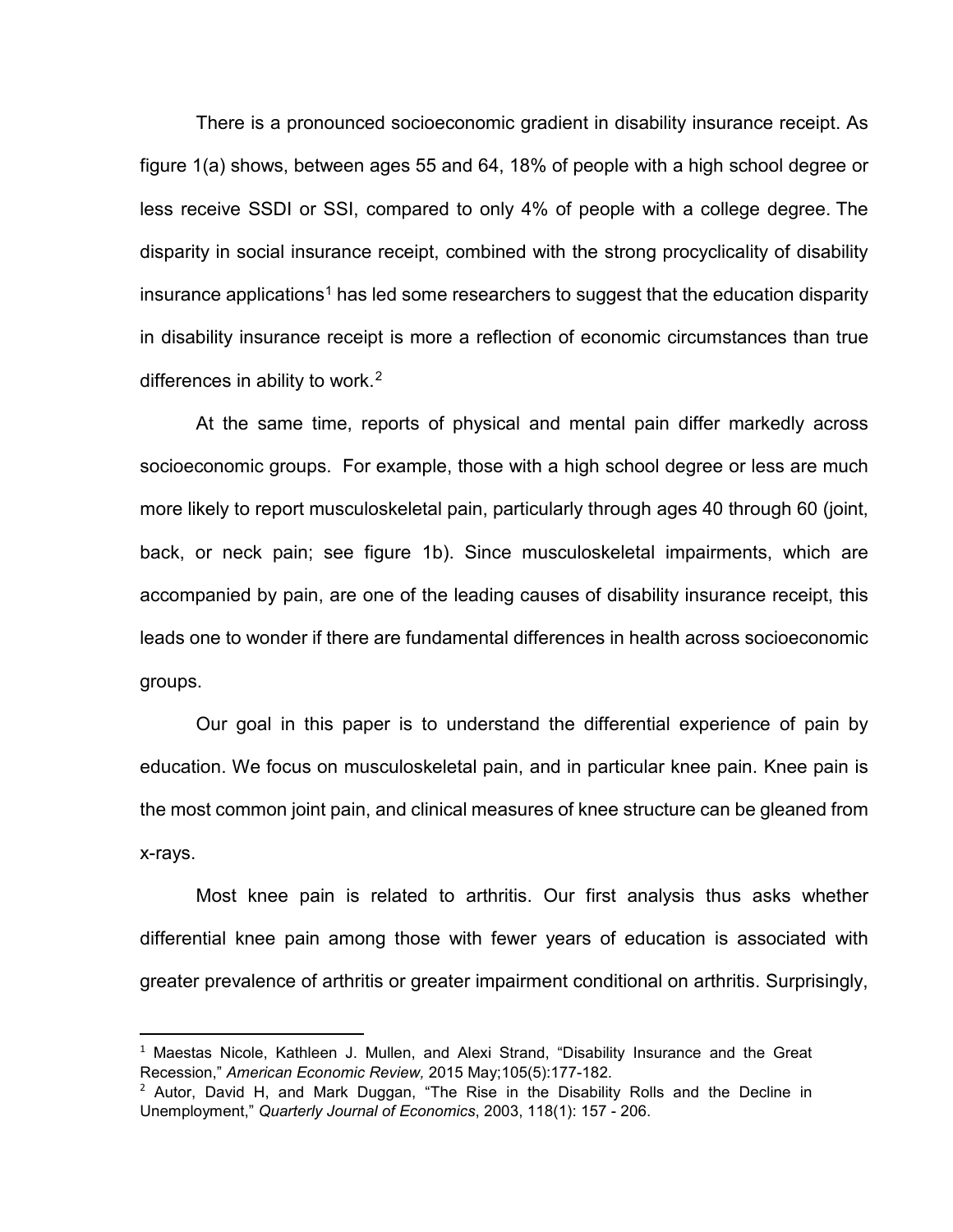education are a result of differential rates of pain given arthritis, as shown in figure 2(b). x-ray assessments of knee arthritis are similar for those with more and fewer years of education, as seen in Figure 2(a). About 85% of the difference in pain reports by



**Education and Age** 

Note: Data are from the National Health Interview Survey, 2009-16.





 is the knee. The first set of bars, with blue diagonal lines, are for people with a high school degree or less, while the second set of bars with purple horizontal lines, are for college graduates. The Note: Data are from the second phase of NHANES III, 1992-94. In each chart, the unit of analysis sample is people aged 60-74 responding to questions regarding knee pain and with x-ray readings.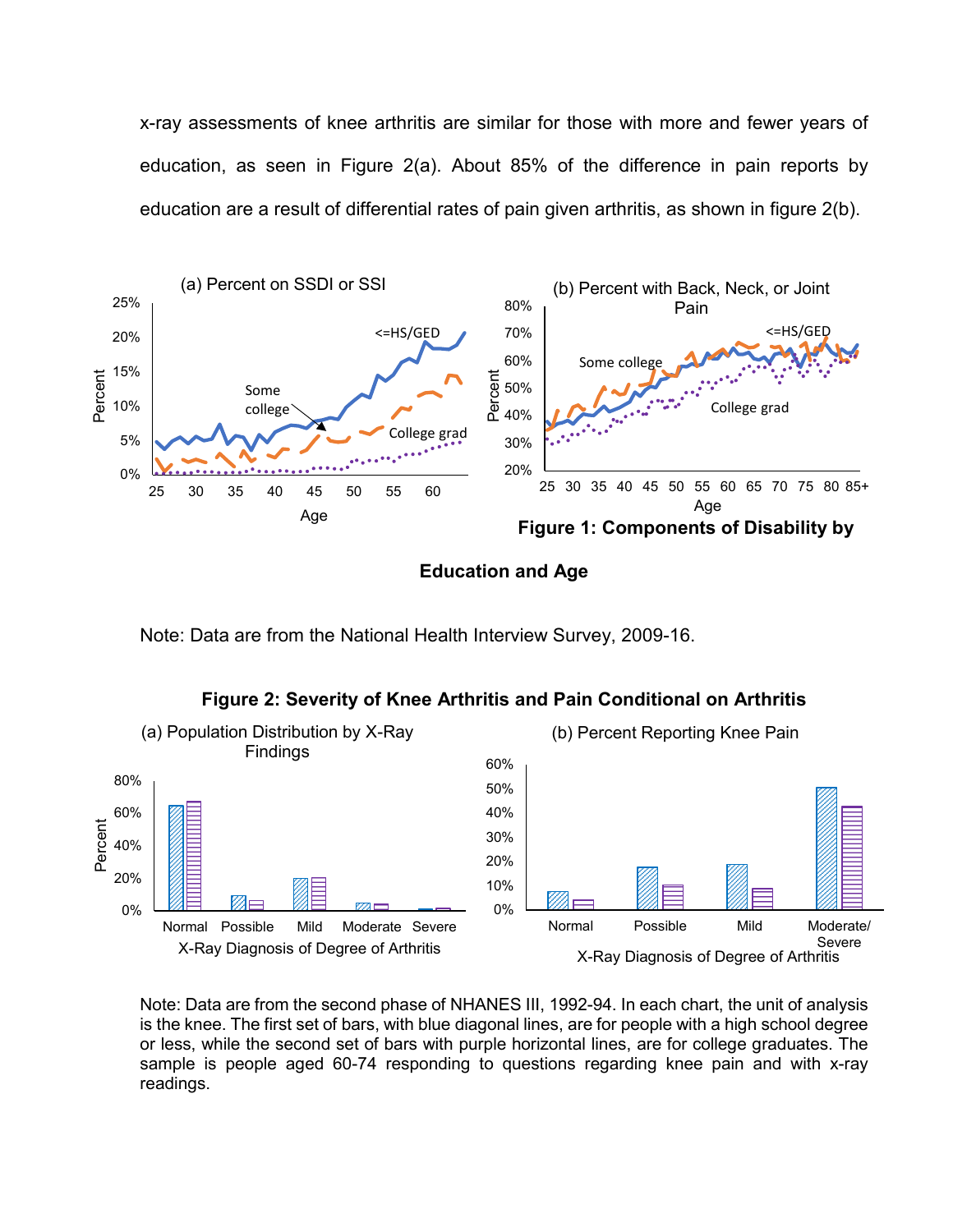availability of disability insurance may affect reports of pain. A variety of evidence This finding makes one question whether the pain reports are 'real' or whether suggests that the difference in pain is truly experienced. For example, pain reports correlate with ability to do various physical activities such as walking time and leg strength and are related to subsequent medical intervention such as receipt of a knee replacement.

 Beyond differential rates of arthritis, we consider four other theories for the disparity in knee pain by education. The first theory is differences in weight. Among people aged 45-74, those with a high school degree or less have higher current and maximum weight than people with a college degree. In regression analysis, one-third of the gap in knee pain by education is a result of differential BMI by education.

 Titles. People in more physically demanding jobs have higher rates of knee pain at older The second theory is occupational: physical requirements on jobs differ by education, and these differences lead to differential rates of knee pain. Some evidence for this is in figure 3, which relates knee pain for people aged 45-74 to the physical demands on their longest occupation, formed from the 1977 Dictionary of Occupational ages, and this explains one-third of the gradient in knee pain by education.

 other reasons. The effect of job demands that we find is independent of the measures of The key question about the job demands measure is whether it is really capturing physical activity, or if instead it signals 'good' and 'bad' jobs, which affect knee pain for abstract, routine, and manual jobs used in the literature<sup>[3](#page-3-0)</sup>, none of which have a significant

 $\overline{a}$ 

<span id="page-3-0"></span><sup>&</sup>lt;sup>3</sup> Autor, David H., Frank Levy, and Richard J. Murnane, "The Skill Content of Recent Technological Change: An Empirical Exploration," *The Quarterly Journal of Economics*, 2003, 118(4): 1279–1333.